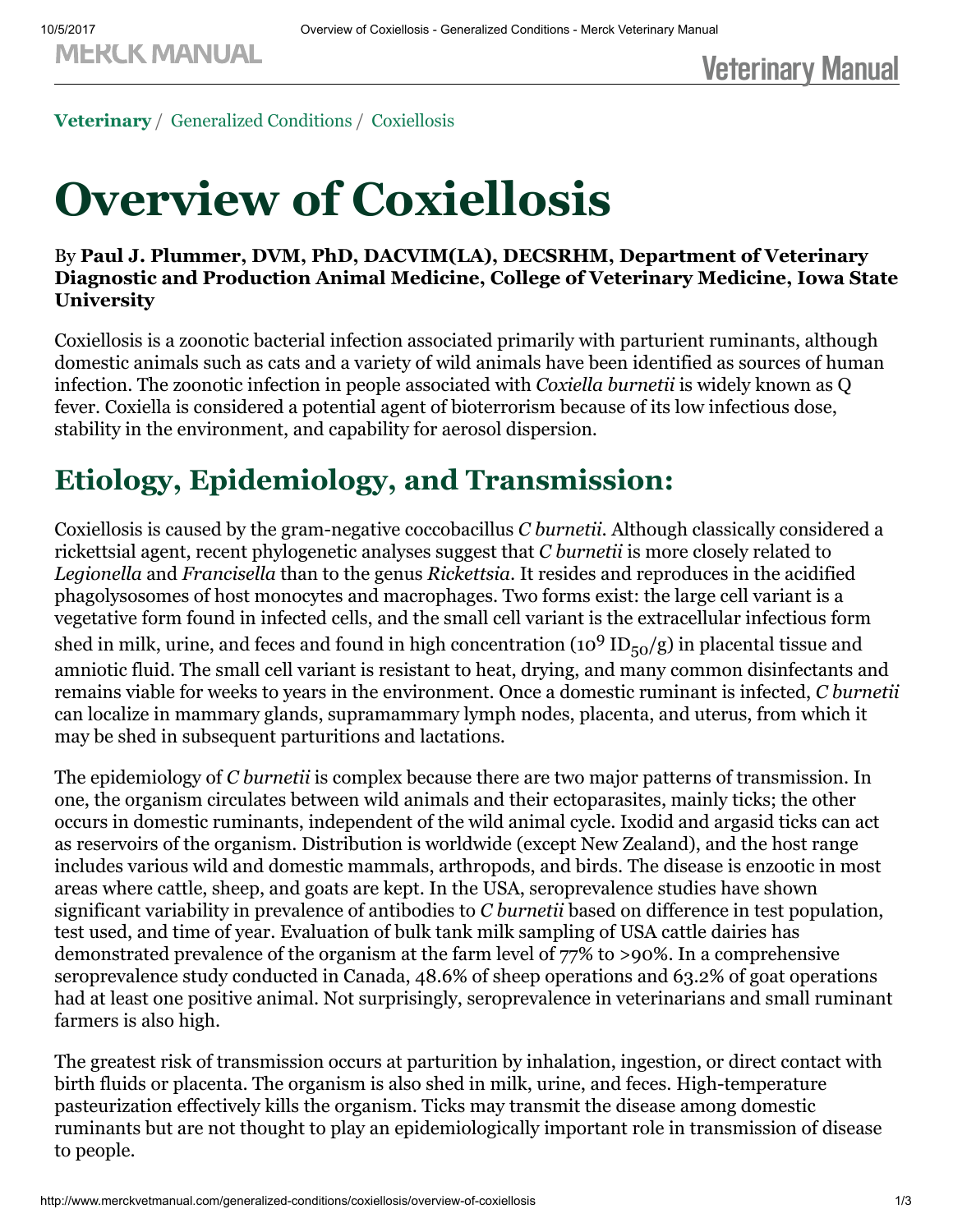## Clinical Findings and Diagnosis:

Infection in ruminants is usually subclinical but can cause anorexia and late abortion. When infection is subclinical, animals shed much lower bacterial loads of the organism than when abortion occurs. Reports have implicated *C burnetii* as a cause of infertility and sporadic abortion with a necrotizing placentitis in ruminants. New evidence has shown an association of *C burnetii* with subclinical mastitis among dairy cows, although additional work regarding causality is required before this can be considered clinically valid. Experimental infection in cats causes transient fever, dullness, and anorexia lasting several days.

In domestic ruminants, gross lesions are nonspecific, and differential diagnosis should include infectious and noninfectious agents that cause abortion. Immunofluorescence test on paired sera taken ≥2 wk apart can be used to detect recent infection; however, shedding of *C burnetii* may occur in the absence of a measurable serum antibody titer in up to 20% of infected animals. Culture, immunohistochemical, and PCR tests may be used to identify *C burnetii* in tissues. Studies conducted in veterinary diagnostic laboratories suggest that *C burnetii* is often found concurrently with other organisms isolated in cases of infectious abortions, so mixed infections may be important. Seasonal variability in shedding of the organism hinders interpretation of a single PCR test. Shedding is highest in the periparturient period and may drop below detectable levels for a significant period during the year despite persistent infection.

### Treatment and Control:

Q fever in people is a notifiable disease in the USA, primarily because of its status as a possible bioterrorism agent; reporting requirements for animals vary by state. Vaccines for people and animals have been developed but are not commercially available in the USA. Vaccination has prevented infection when administered to uninfected calves and has improved fertility and reduced shedding in previously infected animals.

There is little evidence-based data to suggest that antibiotic treatment in animals provides significant benefit. Human clinical disease is typically treated with tetracyclines, but significant benefit from tetracycline treatment has not been demonstrated in controlled studies in abortion outbreaks of sheep in Europe. Despite the lack of evidence, some practitioners still advocate the use of parenteral tetracyclines during abortion storms. In known infected herds, the periparturient period represents a significant risk period for transmission because of the large amount of environmental contamination associated with abortion. Standard abortion control measures, including prompt removal of aborted materials (using zoonotic precautions), segregation of animals by pregnancy status, and diagnostic evaluation of abortions, are all warranted.

### Zoonotic Risk:

Q fever occurs more frequently in persons who have occupational contact with high-risk species. The clinical presentation in people is highly variable clinically, ranging from a self-limiting, influenza-like illness to pneumonia, hepatitis, and endocarditis. *C burnetii* is highly infectious, and a single organism can reportedly cause infection via the aerosol route in people. Individuals who have artificial heart valves are at particular risk, as well as anyone who is significantly immunocompromised. *C burnetii* has been associated with human abortions, and pregnant women should take precautions to prevent exposure.